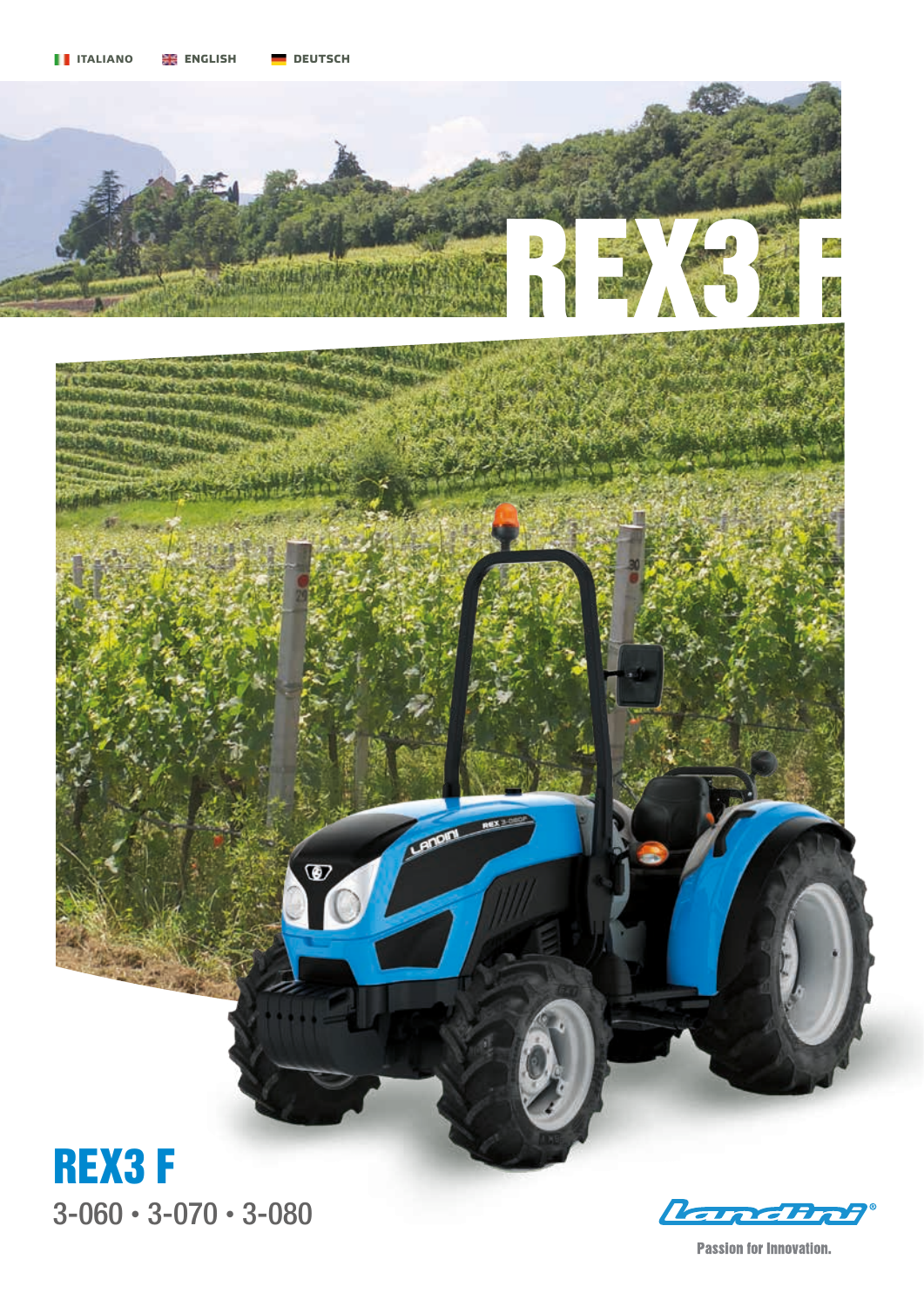|                                                                                  | <b>REX3-060 F</b> | <b>REX3-070 F</b> | <b>REX3-080 F</b> |
|----------------------------------------------------------------------------------|-------------------|-------------------|-------------------|
| <b>MOTORE</b>                                                                    |                   |                   |                   |
| STAGE 3B / TIER 4 INTERIM                                                        | KOHLER            | KOHLER            | KOHLER            |
| <b>CV/KW</b><br>POTENZA MAX ISO                                                  | 55/40             | 65/48             | 75/55             |
| G/MIN.<br>REGIME NOMINALE                                                        | 2200              | 2200              | 2200              |
| COPPIA MASSIMA<br><b>NM</b>                                                      | 244               | 271               | 300               |
| CILINDRATA/N° DI CILINDRI<br>CM <sup>3</sup>                                     | 2500/4 TA         | 2500/4 TA         | 2500/4 TA         |
| CAPACITÀ SERBATOIO CABINATI<br>LT                                                | 50                | 50                | 50                |
| <b>FRIZIONE</b>                                                                  |                   |                   |                   |
| INDIPENDENTE A SECCO: DOPPIO DISCO<br><b>POLLICI</b>                             | 12                | 12                | 12                |
| COMANDO MECCANICO                                                                | $\bullet$         | $\bullet$         | $\bullet$         |
| <b>TRASMISSIONE</b>                                                              |                   |                   |                   |
| SPEED FOUR + SUPERIDUTTORE + INV. MECC. 16AV+16RM                                | $\bullet$         | $\bullet$         | $\bullet$         |
| <b>PRESA DI FORZA</b>                                                            |                   |                   |                   |
| COMANDO MECCANICO                                                                | $\bullet$         | $\bullet$         | $\bullet$         |
| 2 VELOCITÀ PTO 540/540E                                                          | $\circ$           | $\circ$           | $\circ$           |
| 2 VELOCITÀ PTO 540/1000                                                          | $\circ$           | $\circ$           | $\circ$           |
|                                                                                  | $\bullet$         | $\bullet$         | $\bullet$         |
| ALBERO PDF 1 3/8 (34,9MM) A 6 SCANALATURE<br>SINCRONIZZATA AL CAMBIO DI VELOCITÀ | $\circ$           | $\circ$           | $\circ$           |
| <b>ASSALE ANTERIORE</b>                                                          |                   |                   |                   |
|                                                                                  | $\bullet$         | $\bullet$         | $\bullet$         |
| INNESTO ELETTROIDRAULICO 4RM                                                     |                   |                   |                   |
| ANGOLO MASSIMO DI STERZO                                                         | $55^{\circ}$      | $55^\circ$        | $55^{\circ}$      |
| BLOCCAGGIO DIFFERENZIALE ELETTROIDRAULICO                                        | $\bullet$         | $\bullet$         | $\bullet$         |
| <b>FRENI</b>                                                                     |                   |                   |                   |
| POSTERIORI A DISCHI IN BAGNO D'OLIO                                              | $\bullet$         | $\bullet$         | $\bullet$         |
| INNESTO AUTOMATICO 4RM IN FRENATA                                                | $\bullet$         | $\bullet$         | $\bullet$         |
| FRENATURA IDRAULICA RIMORCHIO                                                    | $\circ$           | $\circ$           | $\circ$           |
| SOLLEVATORE IDRAULICO POSTERIORE                                                 |                   |                   |                   |
| CONTROLLO SFORZO POSIZIONE INTERMIX FLOTTANTE                                    | $\bullet$         | $\bullet$         | $\bullet$         |
| MECCANICO                                                                        | $\bullet$         | $\bullet$         | $\bullet$         |
| E.L.S. ERGONOMIC LIFT SYSTEM (SOLO PER CABINATI)                                 | $\circ$           | $\circ$           | $\circ$           |
| KG<br>CAPACITA DI SOLLEVAMENTO STANDARD (SOLO PER PIATTAFORMATI)                 | 2300              | 2300              | 2300              |
| LT/MIN<br>PORTATA POMPE IDRAULICHE (SOLLEVATORE+STERZO)                          | $50 + 28$         | $50 + 28$         | $50 + 28$         |
| ATTACCO A TRE PUNTI 2° CATEGORIA                                                 | $\bullet$         | $\bullet$         | $\bullet$         |
| REGISTRAZIONE IDRAULICA DEL TIRANTE DESTRO                                       | $\circ$           | $\circ$           | $\circ$           |
| DISTRIBUTORI AUSILIARI STD                                                       | $\mathbf{1}$      | 1                 | $\mathbf{1}$      |
| DISTRIBUTORI RIPETUTI ANTERIORI                                                  | $\circ$           | $\circ$           | $\bigcirc$        |
| SOLLEVATORE IDRAULICO ANTERIORE                                                  |                   |                   |                   |
| CAPACITÀ DI SOLLEVAMENTO KG 1000                                                 | $\bigcirc$        | $\circ$           | $\bigcirc$        |
| PTO ANTERIORE 1000 GIRI/MIN                                                      | $\circ$           | $\circ$           | $\circ$           |
| <b>CABINA E POSTO DI GUIDA</b>                                                   |                   |                   |                   |
| CABINA "RIBASSATA" / PREDISPOSIZIONE AUTORADIO                                   | $\circ$           | $\circ$           | $\bigcirc$        |
| RISCALDAMENTO/VENTILAZIONE                                                       | $\circ$           | $\circ$           | $\bigcirc$        |
| ARIA CONDIZIONATA                                                                | $\circ$           | $\circ$           | $\bigcirc$        |
| STRUMENTAZIONE DIGITALE                                                          | $\bullet$         | $\bullet$         | $\bullet$         |
| PIATTAFORMA AMMORTIZZATA                                                         | $\bullet$         | $\bullet$         | $\bullet$         |
| DIMENSIONI E PESI I (IN ORDINE DI MARCIA)                                        |                   |                   |                   |
| LUNGHEZZA 4RM<br>MM                                                              | 3463              | 3463              | 3463              |
| <b>MM</b><br>LARGHEZZA MINIMA                                                    | 1360              | 1360              | 1360              |
| PASSO 4RM<br>МM                                                                  | 1950              | 1950              | 1950              |
| <b>MM</b><br>ALTEZZA AL VOLANTE                                                  | 1280              | 1280              | 1280              |
| MM<br>ALTEZZA AL TELAIO DI SICUREZZA                                             | 2248              | 2248              | 2248              |
| LUCE LIBERA DAL SUOLO MINIMA 4RM<br><b>MM</b>                                    | 223               | 223               | 223               |
| PESO 4RM IN ORDINE DI MARCIA SENZA ZAVORRE<br>КG                                 | 2000              | 2000              | 2000              |
| EQUIPAGGIAMENTO A RICHIESTA                                                      |                   |                   |                   |
| N°6 ZAVORRE ANTERIORI DA 24 KG                                                   | $\bigcirc$        | $\bigcirc$        | $\bigcirc$        |
| N°4 ZAVORRE ANTERIORI DA 24 KG                                                   | $\circ$           | $\circ$           | $\circ$           |

LEGENDA:  $\bullet$  di serie  $\circ$  optional - non disponibile

I dati tecnici del seguente depliant sono forniti a puro titolo informativo e possono essere modificati senza preavviso.

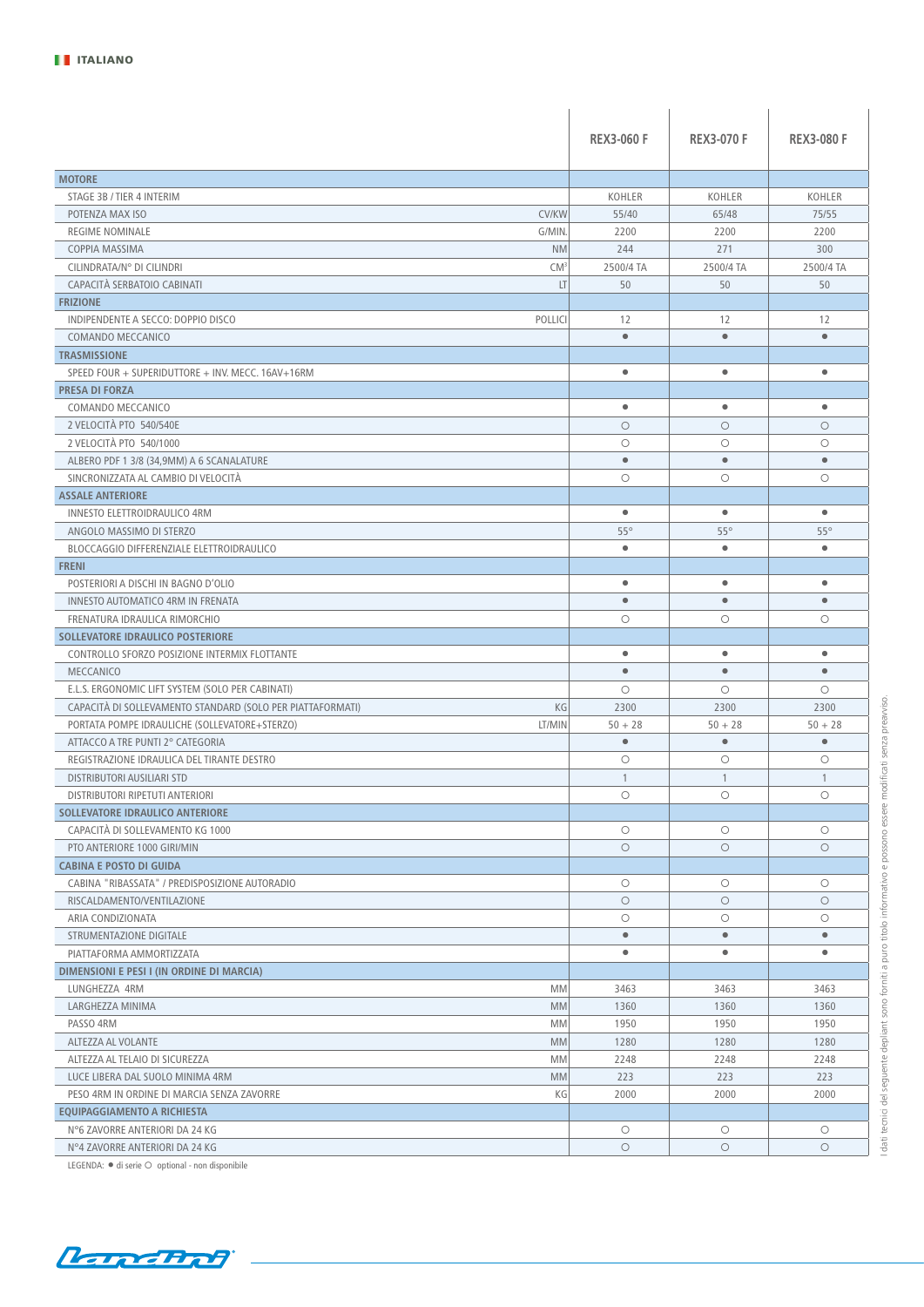|                                                                                              | <b>REX3-060 F</b>      | <b>REX3-070 F</b>      | <b>REX3-080 F</b>      |
|----------------------------------------------------------------------------------------------|------------------------|------------------------|------------------------|
| <b>ENGINE</b>                                                                                |                        |                        |                        |
| STAGE 3B / TIER 4 INTERIM                                                                    | KOHLER                 | KOHLER                 | KOHLER                 |
| <b>MAX POWER ISO</b><br>HP/KW                                                                | 55/40                  | 65/48                  | 75/55                  |
| <b>RATED SPEED</b><br><b>RPM</b>                                                             | 2200                   | 2200                   | 2200                   |
| <b>NM</b><br><b>MAX TORQUE</b>                                                               | 244                    | 271                    | 300                    |
| DISPLACEMENT/N° OF CYLINDERS<br>CM <sup>3</sup>                                              | 2500/4 TA              | 2500/4 TA              | 2500/4 TA              |
| LT<br><b>FUEL TANK CAPACITY</b>                                                              | 50                     | 50                     | 50                     |
| <b>CLUTCH</b>                                                                                |                        |                        |                        |
| INDEPENDENT DRY DUAL CLUTCH<br>IN.                                                           | 12                     | 12                     | 12                     |
| MECHANICALLY OPERATED                                                                        | $\bullet$              | $\bullet$              | $\bullet$              |
| <b>TRANSMISSION</b>                                                                          |                        |                        |                        |
| SPEED FOUR + CREEPER + SYNCHRO SHUTTLE 16FWD+16REV                                           | $\bullet$              | $\bullet$              | $\bullet$              |
| <b>POWER TAKE-OFF</b>                                                                        |                        |                        |                        |
| MECHANICAL CONTROL                                                                           | $\bullet$              | $\bullet$              | $\bullet$              |
| 2 SPEEDS PTO 540/540E RPM                                                                    | $\circ$                | $\circ$                | $\circ$                |
| 2 SPEEDS PTO 540/1000 RPM                                                                    | $\circ$                | $\circ$                | $\circ$                |
|                                                                                              | $\bullet$              | $\bullet$              | $\bullet$              |
| 1"3/8 (34,9 MM) PTO SHAFT WITH 6 SPLINES<br>SYNCHRONIZED TO SPEED CHANGE                     | $\circ$                | $\circ$                | $\circ$                |
| <b>FRONT AXLE</b>                                                                            |                        |                        |                        |
| ELECTROHYDRAULIC 4WD ENGAGEMENT                                                              | $\bullet$              | $\bullet$              | $\bullet$              |
|                                                                                              | $55^\circ$             | $55^\circ$             | $55^\circ$             |
| <b>MAX. STEERING ANGLE</b>                                                                   | $\bullet$              | $\bullet$              | $\bullet$              |
| ELECTROHYDRAULIC DIFFERENTIAL LOCK<br><b>BRAKES</b>                                          |                        |                        |                        |
|                                                                                              | $\bullet$              | $\bullet$              | $\bullet$              |
| WET MULTI-DISK REAR BRAKES                                                                   | $\bullet$              | $\bullet$              | $\bullet$              |
| ELECTROHYDRAULIC 4WD ENGAGEMENT                                                              |                        |                        |                        |
| <b>HYDRAULIC TRAILER BRAKES</b>                                                              | $\circ$                | $\circ$                | $\circ$                |
| <b>REAR HYDRAULIC POWER LIFT</b><br>DRAFT, POSITION, INTERMIX AND FLOATING CONTROL FUNCTIONS | $\bullet$              | $\bullet$              | $\bullet$              |
| MECHANICALLY OPERATED                                                                        | $\bullet$              | $\bullet$              | $\bullet$              |
| E.L.S. ERGONOMIC LIFT SYSTEM                                                                 | $\circ$                | $\circ$                | $\circ$                |
| MAX. LIFT CAPACITY<br>KG                                                                     | 2300                   | 2300                   | 2300                   |
| L/MIN<br>HYDRAULIC FLOW (LIFT+STEERING)                                                      |                        |                        | $50 + 28$              |
|                                                                                              | $50 + 28$<br>$\bullet$ | $50 + 28$<br>$\bullet$ | $\bullet$              |
| CATEGORY 2 THREE-POINT LINKAGE                                                               |                        |                        |                        |
| HYDRAULIC ADJUSTMENT OF RIGHT LIFTING ROD                                                    | $\bigcirc$             | $\circ$                | $\circ$                |
| <b>REMOTE VALVES STD</b>                                                                     | $\mathbf{1}$           | 1                      | $\mathbf{1}$           |
| MID-MOUNTED REMOTE VALVES                                                                    | $\bigcirc$             | $\circ$                | $\circ$                |
| <b>FRONT HYDRAULIC POWER LIFT</b>                                                            |                        |                        |                        |
| FT CAPACITY KG 1000                                                                          | $\bigcirc$             | $\bigcirc$             | $\circlearrowright$    |
| FRONT PTO 1000 RPM                                                                           | $\circ$                | $\circ$                | $\circ$                |
| <b>CAB AND DRIVING SEAT</b>                                                                  |                        |                        |                        |
| LOW PROFILE CAB / RADIO ADAPTOR                                                              | $\bigcirc$             | $\bigcirc$             | $\circlearrowright$    |
| <b>HEATING/VENTILATION</b>                                                                   | $\circ$                | $\circ$                | $\circ$                |
| AIR-CONDITIONING                                                                             | $\bigcirc$             | $\circ$                | $\bigcirc$             |
| <b>DIGITAL INSTRUMENTS</b>                                                                   | $\bullet$<br>$\bullet$ | $\bullet$<br>$\bullet$ | $\bullet$<br>$\bullet$ |
| <b>ISO-MOUNTED PLATFORM</b>                                                                  |                        |                        |                        |
| DIMENSIONS AND WEIGHTS (IN RUNNING ORDER)                                                    |                        |                        |                        |
| MAX. LENGTH (WITH BALLAST WEIGHTS)<br><b>MM</b>                                              | 3463                   | 3463                   | 3463                   |
| MIN. WIDTH<br><b>MM</b>                                                                      | 1360                   | 1360                   | 1360                   |
| <b>WHEELBASE 4WD</b><br><b>MM</b>                                                            | 1950                   | 1950                   | 1950                   |
| HEIGHT TO STEERING WHEEL<br><b>MM</b>                                                        | 1280                   | 1280                   | 1280                   |
| <b>HEIGHT TO ROPS</b><br><b>MM</b>                                                           | 2248                   | 2248                   | 2248                   |
| <b>GROUND CLERANCE 4WD</b><br><b>MM</b>                                                      | 223                    | 223                    | 223                    |
| KG<br>TOTAL WEIGHT 4WD (WITHOUT BALLAST)                                                     | 2000                   | 2000                   | 2000                   |
| <b>OPTIONAL EQUIPMENT</b>                                                                    |                        |                        |                        |
| 6 FRONT WEIGHTS 24 KG EACH                                                                   | $\bigcirc$             | $\circ$                | $\circlearrowright$    |
| 4 FRONT WEIGHTS 24 KG EACH                                                                   | $\circ$                | $\circ$                | $\circ$                |